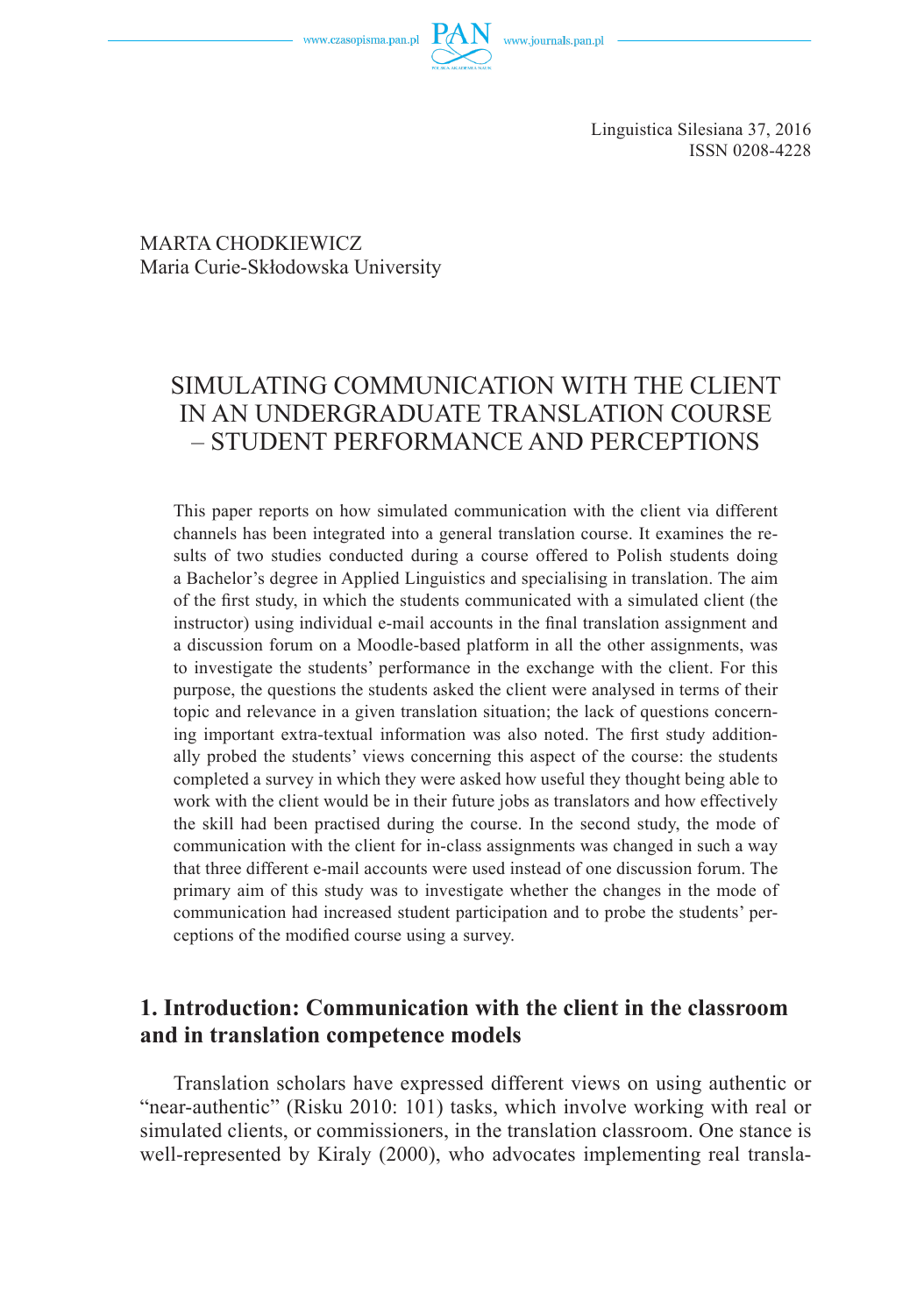

#### 380 MARTA CHODKIEWICZ

tion projects and collaborative learning, particularly at the Master's level, with the teacher playing the role of project coordinator or advisor. The other extreme is represented by Mossop (2000: 234), who states: "The very last thing a translation classroom should be is a pale simulacrum of the workplace. When I teach, I do not create scenarios in which I pretend that I am a client (...)". He argues that undergraduate programmes in particular should be focused on aspects to do with "education" rather than "training", and the place for the latter is a practicum or internship. Although it is unquestionable that beginners should not deal with real clients, I will argue that using simulated tasks, with the teacher acting as the client, can indeed bring several benefits to novices in undergraduate programmes and can be organised so that these tasks support and reinforce "translator education", whose goal is developing various elements of translation competence and fostering their interaction (see e.g. PACTE, Process of Acquisition of Translation Competence and Evaluation research group, 2000, 2003). Thus it can be used not only as part of professionally-oriented "translator training", which is focused on "accumulating" a set of very specific and technical skills (Bernardini 2004, see her article for a detailed discussion of the difference between these two terms and approaches).

As far as recent models of translation competence are concerned, the skill of communicating with the client is singled out in the EMT reference framework for the competences applied to language professions and translation (EMT 2009), which has been created at the request of the EU and has served as a basis for designing the requirements that Master's programmes in translation need to fulfil in order to be part of the European Master's in Translation network. It is subsumed under the "interpersonal dimension" of the "translation service provision competence". According to the description of this dimension, apart from negotiating deadlines or working conditions, translators also need to be able to "clarify the requirements (...) and purposes of the client, recipients of the translation and other stakeholders" (EMT 2009: 4). In Gouadec's (2007) model of the translation process, such communication with the client takes place in the pre-translation phase and pre-transfer part of the translation phase, and its aim is to help prepare the translator for "transferring" or translating the text in the strictest sense.

It is worth noting that the skill of communicating with the client is also closely linked to other elements of translation competence. First of all, although it is subsumed under the "translation service provision competence" in the EMT model (2009), it can be argued that it also engages the "information mining subcompetence" (EMT 2009) or "instrumental sub-competence" (PACTE 2003), because it involves being able to identify one's information needs and retrieve this information from different types of sources, in this case the client. However, in order to determine their information needs, translators need to use their "strategic sub-competence" (PACTE 2003), which is responsible for managing the translation process and co-ordinating other sub-competences. Translators also need to activate what PACTE (2003) call the "knowledge about transla-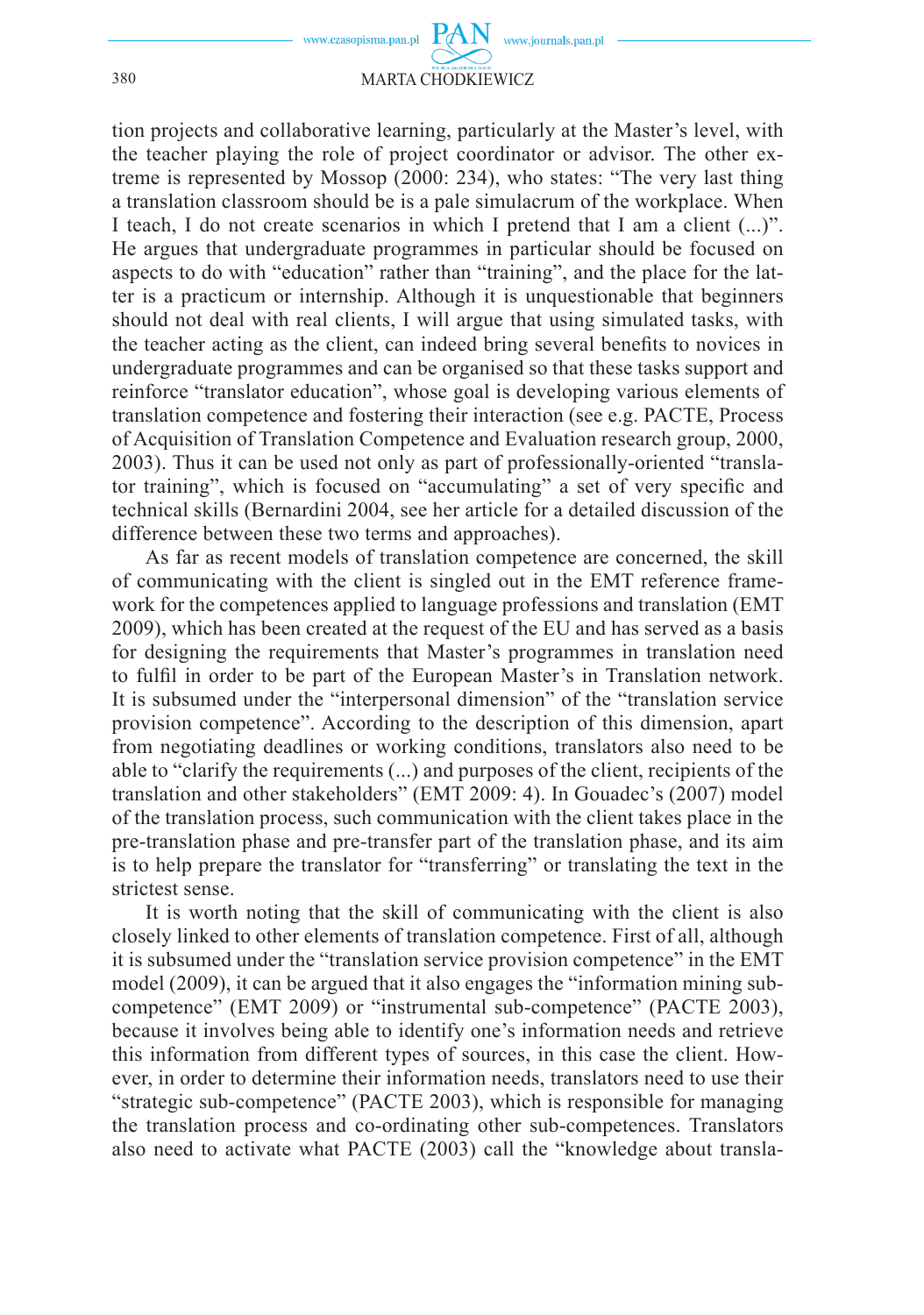

#### SIMULATING COMMUNICATION WITH THE CLIENT... 381

tion sub-competence", which includes "knowledge of the principles that guide translation (processes, methods and procedures, etc.) and the profession (types of translation briefs, users, etc.)" (PACTE 2005: 610) and is based on a functional approach towards translation, that is one focused on preserving the sense of the source text (ST) and considering the needs of the readers when producing the target text (TT) (see e.g. PACTE 2011). The EMT model also points to functionalism as the underlying philosophy, as the translator is expected to be able to "create and offer a translation appropriate to the client's request, i.e. to the aim/skopos and to the translation situation", as mentioned in the "production dimension" of the "translation service provision competence" (EMT 2009: 5). Thus translation students need to be made aware that certain elements of the translation situation, including extra-textual factors such as the readers or place of publication, should be taken into account if a successful translation is to be provided, so that they are able to assess whether or not they need to obtain any extra information and whether the client is able to deliver it. In the translation course described in this article (for more information about the course and about the perception of some of its other aspects see Chodkiewicz 2014a and 2014b), the main theoretical framework which underpins the strategic completion of translation tasks comprises two functional theories: Nord's (1997) translation brief and Reiss's (1971/2000, 1977/1989) typology of text types.

In addition, including communication with the client in translation tasks not only makes them comprehensive and helps them better mirror the complexity of professional translation tasks, but, most importantly, it contributes to the fact that an entire "bundle" of competences can be trained simultaneously in one translation task rather than developed in isolation (see Kiraly 2013). This approach should allow for interaction between the various sub-competences to take place, and effective interaction between them is an important feature of expert translation competence (see PACTE 2000, 2003; Alves and Gonçalves 2007).

Finally, making the tasks "near-authentic" by integrating communication with the client into each translation task can be expected to boost students' motivation for completing them (Risku 2010: 101), as well as helping students develop a greater sense of responsibility for the successful completion of the tasks.

It should be mentioned, however, that communication with the client sometimes plays a peripheral role in translation. Although I am convinced translation students should learn how to communicate well with the client in case this is necessary in the future, there are several situations in which the skill is redundant. Asking questions in unnecessary in conventional translation assignments (Nord 1997: 31), when translating texts from returning clients, and in other situations where relevant information, including that concerning the purpose of the text and its addressees, can be deduced from the translation situation with reasonable certainty (Vermeer 1989/2000: 229). Other such cases include certified translation of official documents, where the translator is faithful to the ST and is not concerned about external factors, and situations where communica-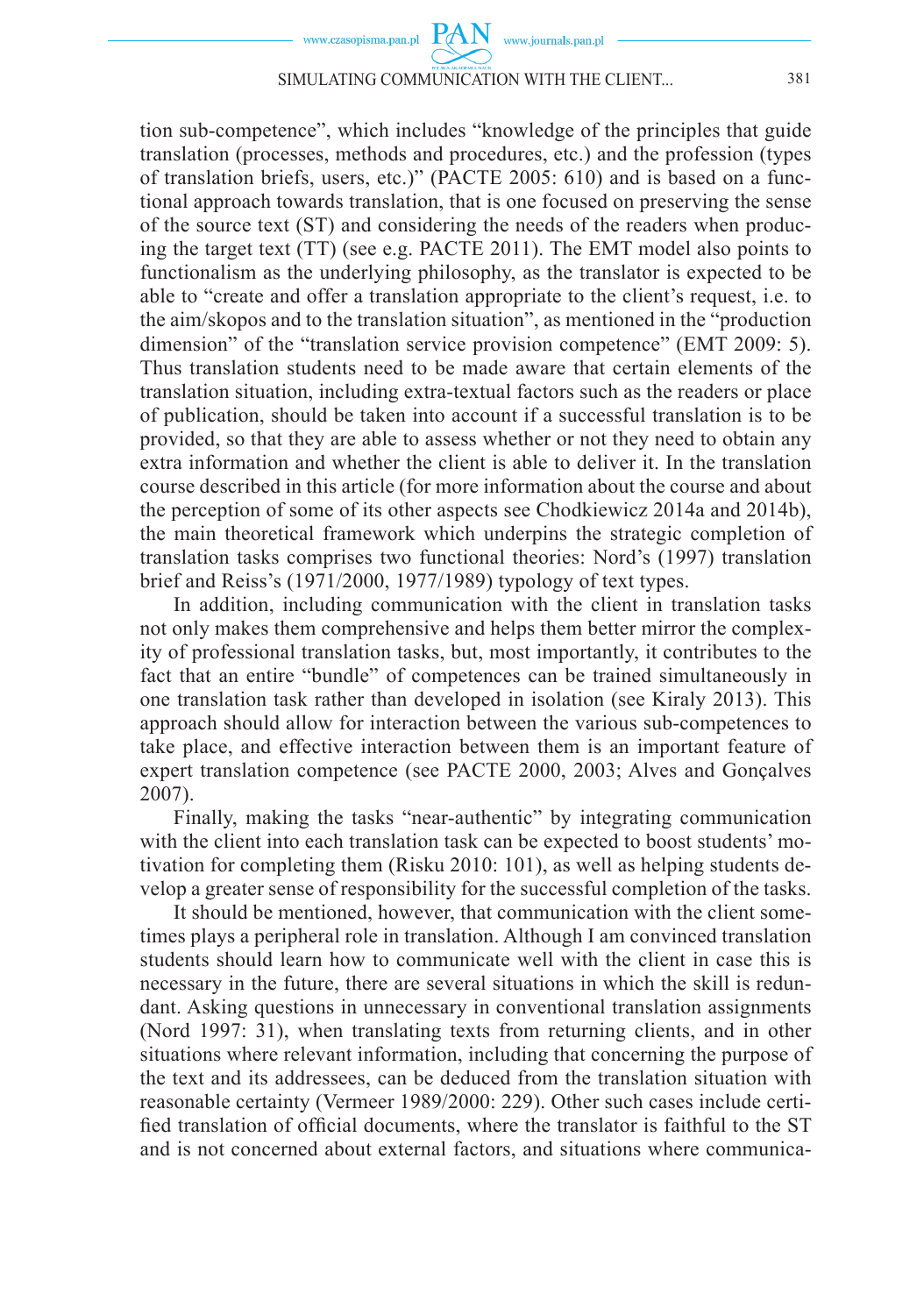

tion with the client is handled by someone else, for instance a project manager from a translation company, though this is a position which translation graduates might hold as well.

## **2. The two studies**

Considering the role communicating with the client may play in successful translation processes and the fact that this skill is recognised as a distinct component of translation competence closely linked to its other components, a simulation of communication with the client has been implemented in a translation course offered to undergraduate students described in the current article. This section will discuss the purpose and methodology of the two studies that were conducted in two different editions of the course, which will be referred to as Study 1 and Study 2.

### **2.1. Aims**

The studies were carried out with a view to investigating how effectively the skill of working with the client (commissioner) had been developed in the course and optimising the course in this respect.

Study 1 sought to:

- 1) examine the students' performance in the exchange with the client both in classroom and individual assignments, with respect to the topic and relevance of the questions asked and the lack of questions regarding highly relevant information;
- 2) examine the students' perceptions of this aspect of the course.

After Study 1 had been conducted, the communication channels for classroom assignments were modified in response to the results of the study. Study 2 was then conducted so as to:

- 1) investigate whether the change in communication channel had increased student participation:
- 2) examine the students' perception of this aspect of the modified course.

### **2.2. Participants and setting**

The participants of the two studies were second-year students doing a BA programme in Applied Linguistics who specialised in translation. There were 54 participants in the first study and 39 participants in the second one. This was the year when the students started taking translation classes, and at this point, most of them had no experience in translation.

The studies were conducted as part of a general (non-specialised) translation class, which lasted one term. The two groups followed a slightly different programme, but most of the students were taking the following translation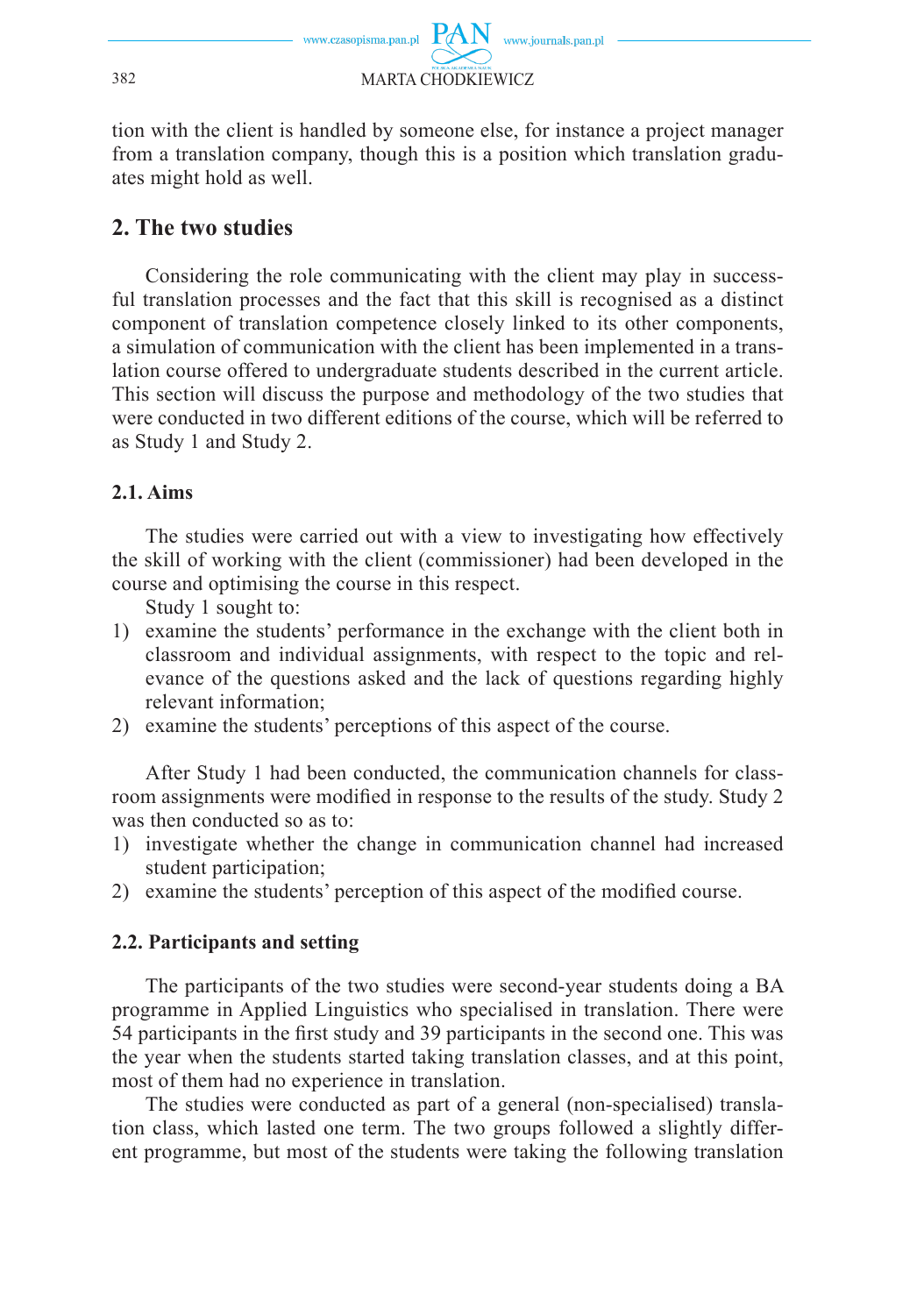

classes in addition to the general translation class at the time when the study was conducted: a sight translation class, a CAT tools class, and a lecture in translation theory. They were then to move on to specialised translation, strategies and techniques of audiovisual or literary translation, and consecutive interpreting in the next academic year.

### **2.3. Procedure: course organisation**

In both editions of the course, the students were allowed to communicate with the client in every assignment. It was emphasised that the responsibility to make sure the translator has sufficient information lies with the translator as much as with the client. The students were encouraged to first consider the information that they were able to deduce from analysing the source text and translation situation and decide whether they needed any other information to choose their macro-strategy (approach towards the whole text) and micro-strategies (approach towards particular translation problems) (Hönig in Göpferich 2009), which are aimed at providing a successful, that is functional, translation. If information concerning relevant extra-textual factors, which could not be deduced from the translation situation (Nord 1997), was missing, the students were expected to reflect on whether the client might have this information and, if so, decide how to phrase the question in an appropriate way. If the students did not ask about highly relevant information (see Section 2.4. of the article for the categorisation of questions according to relevance) and produced translations based on insufficient information, they were made aware of the consequences of their decision for the usability of the target text. It is worth mentioning that the issue of communicating with the client was not discussed extensively in the first session in the course, but the students were told that the assignments would be simulations of translation jobs and that the teacher would act as the client from the moment of distributing the assignments until their completion; the students were also given the teacher's/client's e-mail.

The communication took place as part of non-graded classroom assignments, which were completed at home and later discussed in class, and individual assignments (one in Study 1 and two in Study 2) that included a final assignment, whose purpose was both formative and summative. In both editions of the course, the students were given briefs which were not very informative so as to encourage the students to ask questions. Most assignments consisted in providing translations, but the students also completed other assignments, including among others the revision of an existing translation.

Different channels of communication were used in the two studies for classroom assignments. The following communication channels were used in Study 1:

- a Moodle-based discussion forum (with one instance of face-to-face communication) in classroom assignments;
- individual e-mail accounts in the final translation assignment.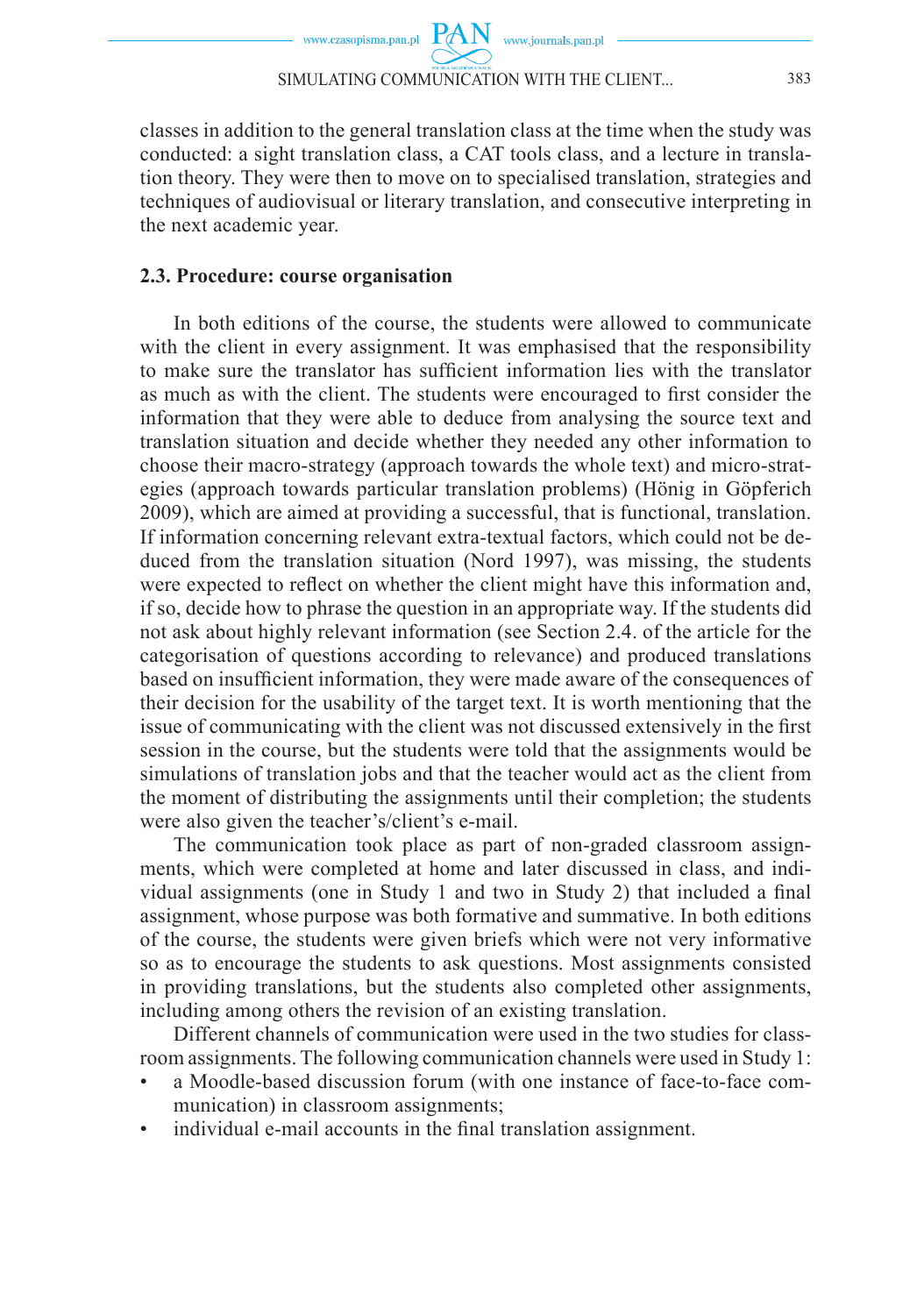

It is worth noting that the students enrolled in the course were able to ask questions using the forum and the client's responses were instantly delivered to each student via e-mail.

When Study 2 was conducted, in the second edition of the course, the following communication channels were used:

- three different e-mail accounts, one per group (with one instance of face-toface communication) in classroom assignments;
- individual e-mail accounts in the mock and final translation assignments.

The main communication channel was changed from a discussion forum to three group e-mails (one for approximately 13 students) in response to the findings of Study 1. At the same time, individual communication was maintained in the final assignment in order to keep it closer to real-life conditions; this type of communication was also used in the mock assignment, which gave the students an additional opportunity to practise their skills.

An evaluative survey was conducted at the end of both editions of the course.

#### **2.4. Data collection and analysis**

With reference to the first goal of each study, an analysis of the questions collected by the teacher in class and retrieved from the discussion forum and group/individual e-mail communication was conducted. The topic of a given question was not difficult to identify, but some criteria needed to be established and applied consistently in order to determine the relevance of the questions. The following three criteria were considered:

- what impact the information obtained had on the translator's macro- and micro-strategies;
- how difficult the information was to deduce;
- whether consulting the client was helpful and necessary to make a given decision.

Based on these criteria and taking into account that the students had no previous experience in translation and the tasks were new for them, the questions were classified into five categories:

1) Highly relevant – the question concerns extra-textual information which has a very significant impact on the translator's macro- and micro-strategies and/or is either impossible or very difficult to deduce, or it concerns a decision that cannot be made without consulting the client. This information is necessary for the translator to formulate "the criteria that a specific target text (TT) section has to fulfil in order to be an adequate correspondent for the respective ST unit" (Göpferich 2011: 8). Thanks to these criteria, the translator can approach the translation task in a strategic manner, as opposed to "guessing" (Göpferich 2011: 8). Example: When translating a leaflet on a company's health and safety policy and accident reporting procedure, the translator needs to ask the client about either the reader, place of publication,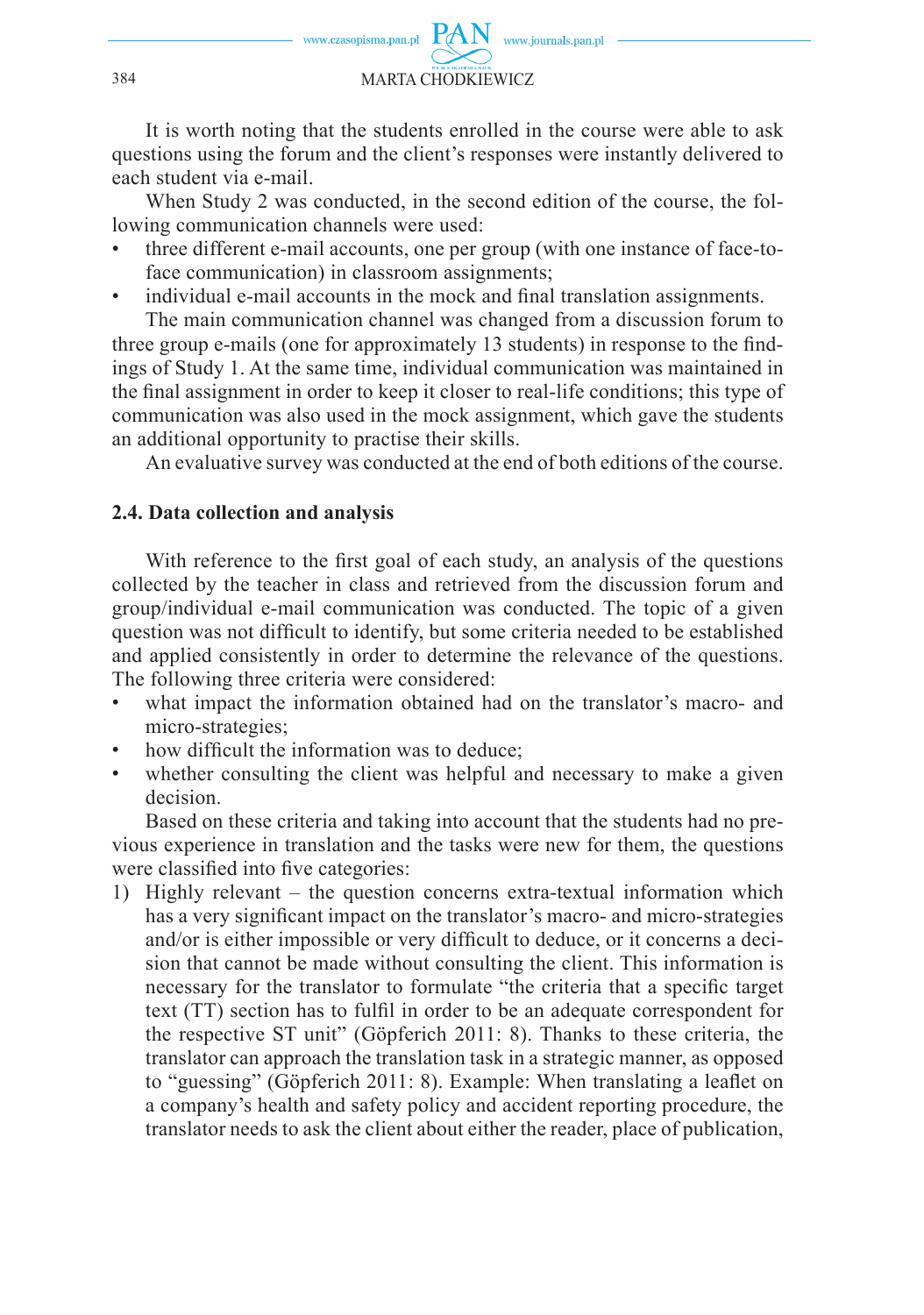

www.czasopisma.pan.pl  $\hbox{ PAN }\,$  www.journals.pan.pl

or about how the text is going to be used. Otherwise they will not know whether this is a leaflet for Polish employees working in the UK or Poland and will not guide the reader properly in making use of such documents as the "Incident Log".

- 2) Relevant the question concerns extra-textual information which does not have a highly significant impact on the translator's macro- and microstrategies and/or is easy to deduce, could have been deduced with reasonable certainty, or concerns a decision that could have been made without consulting the client. Example: When translating a text about diabetes into English, it is important for the translator's strategies that the receivers are English-speaking people who are interested in the topic but are not experts; however, this can be deduced with high certainty based on the source text, assuming that the type of audience has not changed.
- 3) Redundant the answer to the question asked is obvious based on world knowledge or the translation situation or difficult to provide for the client, thus asking a given question was unadvisable. However, the issue raised by the translator does have some impact on their macro- and micro-strategies. Example: In a translation of instructions on how to make an emergency call targeted at Polish people living or staying in the UK, the client cannot say what the level of English of the potential receivers is, and it is rather evident that it may vary, but this does have some impact on the translator's strategies, as text receivers with poor English skills need to be helped in making the call.
- 4) Irrelevant the question has no impact on the translator's macro- and micro-strategies. Examples: The time of production of the original leaflet concerning Health Care in the UK or the time of publication of the translation of an article concerning creative destruction in the economy have no impact on the translator's decisions, and the time of publication of the translation is usually the near future, as otherwise the translator would not be asked to translate the text.
- 5) Unclear it is difficult to tell what the translator had in mind when asking the question, and the question cannot be included in any other category.

In order to accomplish the second aim of each study, a survey was conducted (for details on the design and results of the extended survey used in the first edition of the course, which also probed the perception of other aspects of the course, see Chodkiewicz 2014b). It consisted of the following two questions, each accompanied by a Likert scale and comment section:

- How useful do you think the skills trained thanks to these aspects of the course might be in your future job, if you decide to be a professional translator? (1 = not useful at all;  $5 =$  extremely useful)?
- How effectively were they implemented (how effectively were the skills practised) during the course? ( $1 = \text{very}$  ineffectively;  $5 = \text{very}$  effectively)?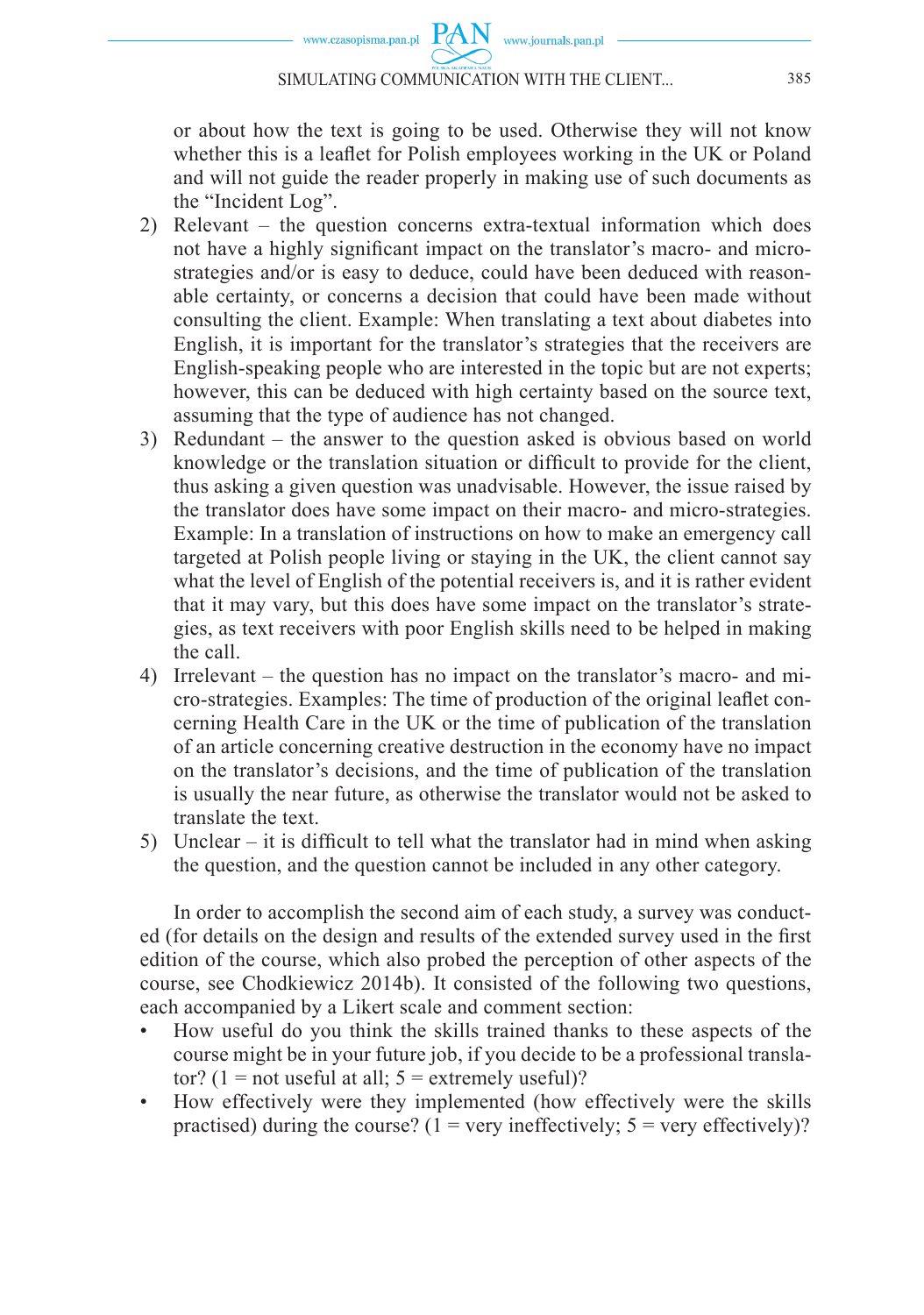

## **3. Results and discussion for Study 1**

The following two sections present the findings of the first study, where the main channel used for communication with the client was a Moodle-based discussion forum.

## **3.1. Question analysis**

The first goal of Study 1 was to examine the questions asked by the students both in classroom and individual assignments in terms of their topic and relevance. As far as classroom texts are concerned, the participants of the course (58, divided into four groups according to language combination, English being the first foreign language for three groups and the second one for one of them) completed 8 classroom translation assignments and were able to ask the client questions mainly using the Moodle-based discussion forum. Text 4 which was covered in class only, with questions asked face-to-face, is also included in the analysis. Figure 1 below shows the results of the analysis in terms of the topic and relevance of the questions.



in classroom assignments in Study 1

As can be seen in Table 1, 12 different items of information were enquired about, including 9 via the discussion forum. There were 5 highly relevant and relevant questions, and these concerned the TT receivers and place of publication. Yet the majority of all questions asked were either redundant, spread across four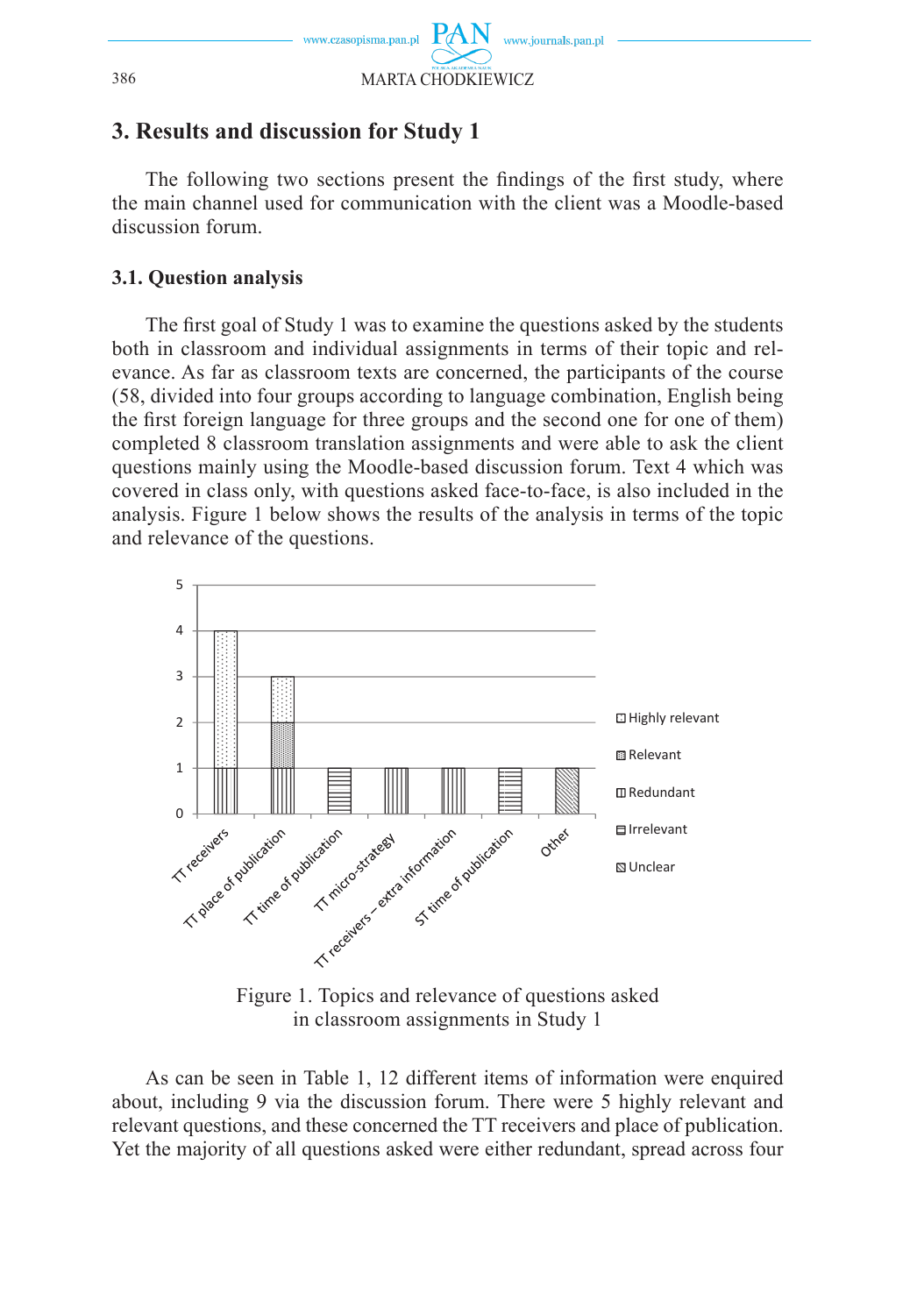

different categories, or irrelevant, concerning the ST or TT time of publication. One of the redundant questions (regarding extra information about the TT receivers) is given as an example in Section 2.4. The redundant question concerning micro-strategy had to do with using phonetic transcription to inform the receivers how a last name should be pronounced. Although a decision had to be made by the translator regarding the manner of transcribing the pronunciation of the name, this should have been done based on the information concerning the TT place of publication (a particular Polish magazine), which would have allowed the translator to determine what conventions are used in the magazine where the text was going to be published. The unclear question concerned a PowerPoint presentation and more precisely "whether or not it was going to be used".

It is worth mentioning that there was one instance where all of the groups did not have highly relevant information about the TT reader/use, but this concerned Text 1 which was covered before communication with the client discussed extensively. There was also one instance where two groups did not have access to relevant information (concerning the place of TT publication), since they had class earlier than the group who asked the question via the forum.

As for the individual assignments, the participants (53) translated one of seven texts, assigned randomly and were able to ask the client questions individually via e-mail. Queries were either required (5) or advisable (2) in all the cases. At this point, the students had been given extensive feedback on the questions they had asked as part of the classroom assignments with a view to improving their performance. The results of the analysis of the questions asked are shown in Figure 2.



Figure 2. Topics and relevance of questions asked in individual assignments in Study 1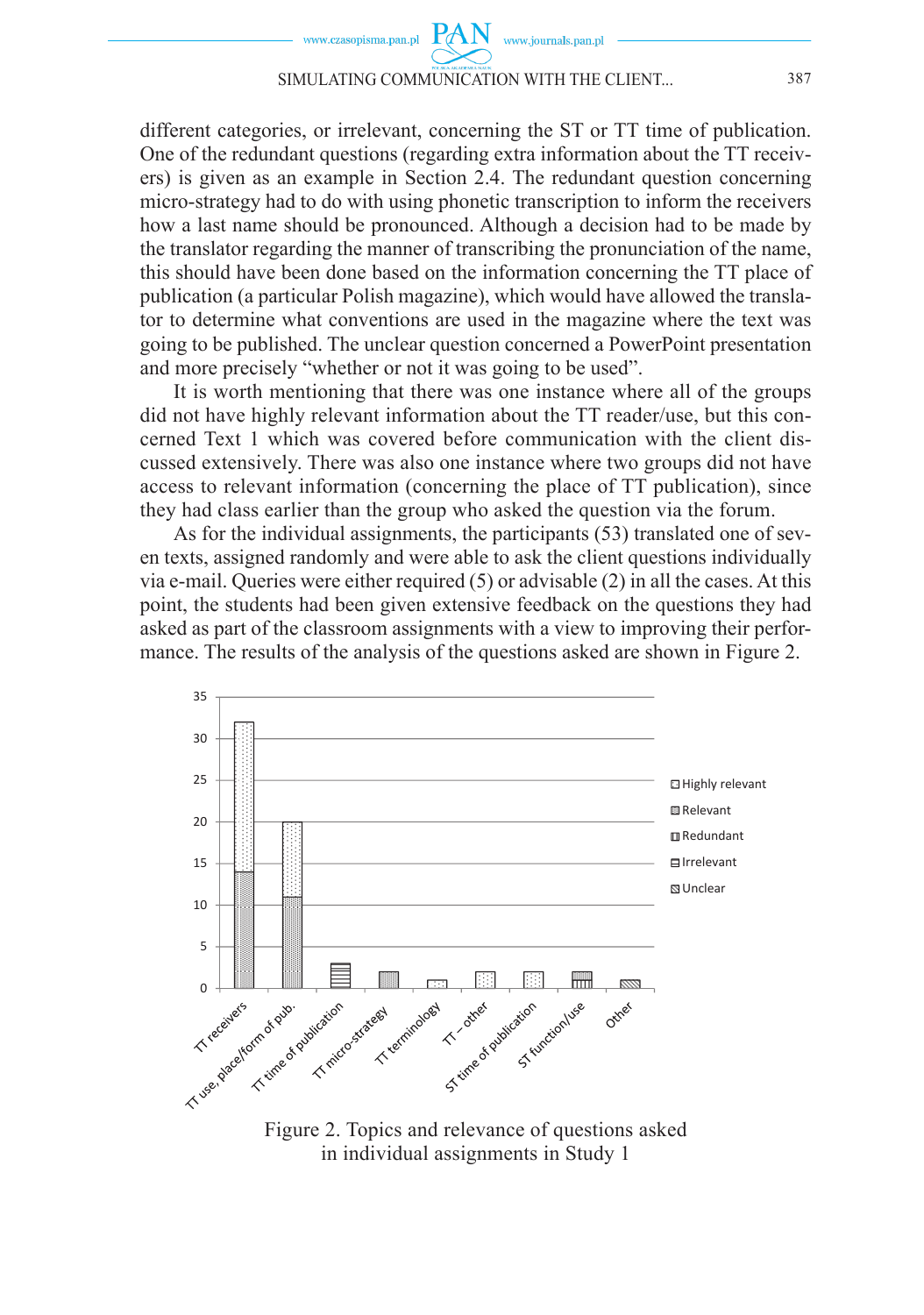

Compared to the results for classroom assignments, the relevance of the questions had improved significantly: there were very many highly relevant and relevant questions, with few redundant and irrelevant ones. Most of the questions concerned the TT receivers and TT use or place/form of publication and these were all relevant or highly relevant, whereas the irrelevant question again concerned the TT time of publication.

When it comes to student participation, 63% of the students asked questions (1.9 items per student). However, it was also found that 25% of the students did not ask questions concerning their texts despite the fact that highly relevant information was missing.

#### **3.2. Survey results**

The second aim of Study 1 was to examine the students' perception of being able to practise working with the client. The results of the survey described in Section 2.4 are shown in Table 1.

Table 1. Survey results for working with the client in Study 1 (usefulness in future job:  $1 =$  not useful at all,  $5 =$  extremely useful; effectiveness of implementation:  $1 =$  implemented very ineffectively,  $5 =$  implemented very effectively) (adapted from Chodkiewicz 2014b: 246)

| Aspect of the course                           | <b>Usefulness</b><br>in future job |           |    | <b>Effectiveness</b><br>of implementation |           |    |
|------------------------------------------------|------------------------------------|-----------|----|-------------------------------------------|-----------|----|
|                                                | Mean                               | <b>SD</b> | N  | Mean                                      | <b>SD</b> |    |
| Practising working with client<br>(in general) | 4.57                               | 0.78      | 48 | 4.28                                      | 0.88      | 48 |
| Using discussion forum                         | 4.44                               | 0.9       | 48 | 4.09                                      | 0.95      |    |
| Using individual e-mail accounts               | 4.69                               | 0.66      | 48 | 4.46                                      | 0.8       | 48 |

This aspect of the course considered as a whole, regardless of the communication channel used, generally received quite a high rating for both usefulness in professional translation and the effectiveness of its implementation in the course (4.57 and 4.28, respectively). However, the discussion forum received lower mean ratings than individual communication (4.44 vs. 4.69 for usefulness and 4.09 vs. 4.46 for effectiveness of implementation, respectively), and it was much more controversial, particularly in terms of its perceived usefulness, as shown by a higher standard deviation, which was as high as 0.9, compared to that for individual communication (0.66).

These results were to a great extent accounted for in the large number of positive comments which the students made (Chodkiewicz 2014b: 225). The students appreciated the significance of having and being able to develop the skill (9). They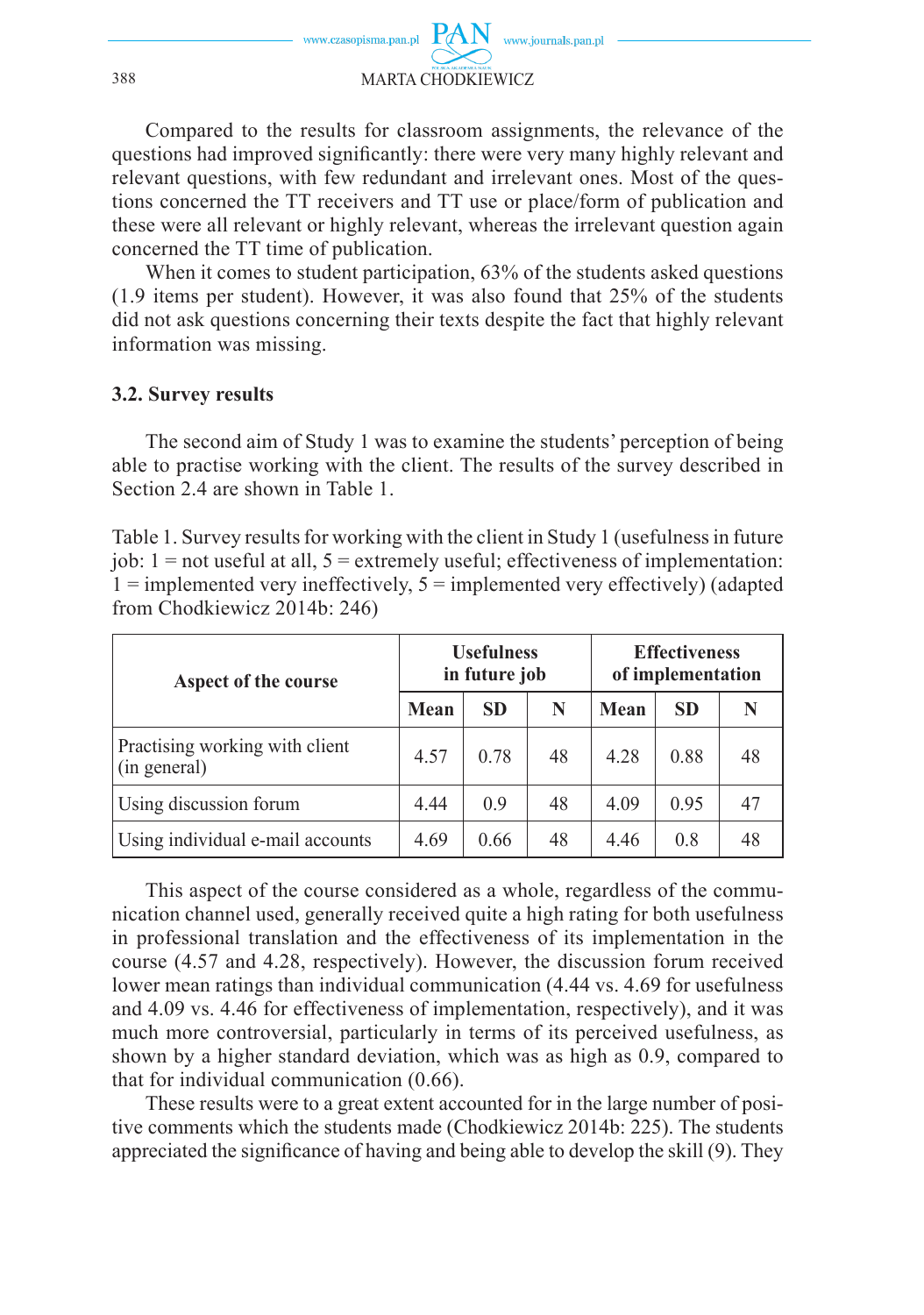

#### SIMULATING COMMUNICATION WITH THE CLIENT... 389

also emphasised that the skill would be useful in their future jobs (10), and some said that thanks to the course had become more confident in this respect  $(2)$ . There were several other positive comments concerning the progress the students had made in communicating with the client during the course (10). As far as asking the client questions is concerned, they declared they had learnt what they should (2) and should not (2) ask about and what language should be used in interacting with the client (2). The students also stated that they would not have considered contacting the client, had it not been for explicit instruction in this respect (2), as can be assumed based on the fact that the students did not ask the client any questions before the extensive discussion of this issue, not only in the two editions discussed in the article, but in none of the five editions of the course so far. As far as critical remarks are concerned, the students pointed out that few students used the forum (7), which is unavoidable with this communication channel, since if one person posts a question and the client responds, every forum user can see the exchange. Some students additionally stressed the fact that individual communication was closer to the real-life working conditions of a translator. However, the students also admitted that they were afraid of being mocked by other students (2), and this might have been one of the reasons why they avoided asking questions which would be read by students from all the groups.

## **3.3. Conclusions from Study 1**

The following conclusions were drawn from Study 1:

- The students perceived the skill of working with the client as useful and the training related to it as generally well-implemented in the course, with some areas for improvement.
- The relevance of the students' questions was generally high, and it increased during the course, though it could still be improved (by paying more attention to this aspect of the course).
- An attempt could be made to increase student participation.

## **4. Results and discussion for Study 2**

The two sections below discuss the findings of Study 2, where group e-mails were used as the main communication channel.

## **4.1. Question analysis**

The first goal of Study 2 was to investigate whether the change in communication channel had increased student participation.

Since in this study each group of students communicated with the client individually, and the number of texts covered in class did not change significantly compared to that in Study 1 (9 instead of 8 texts), a three-fold increase in the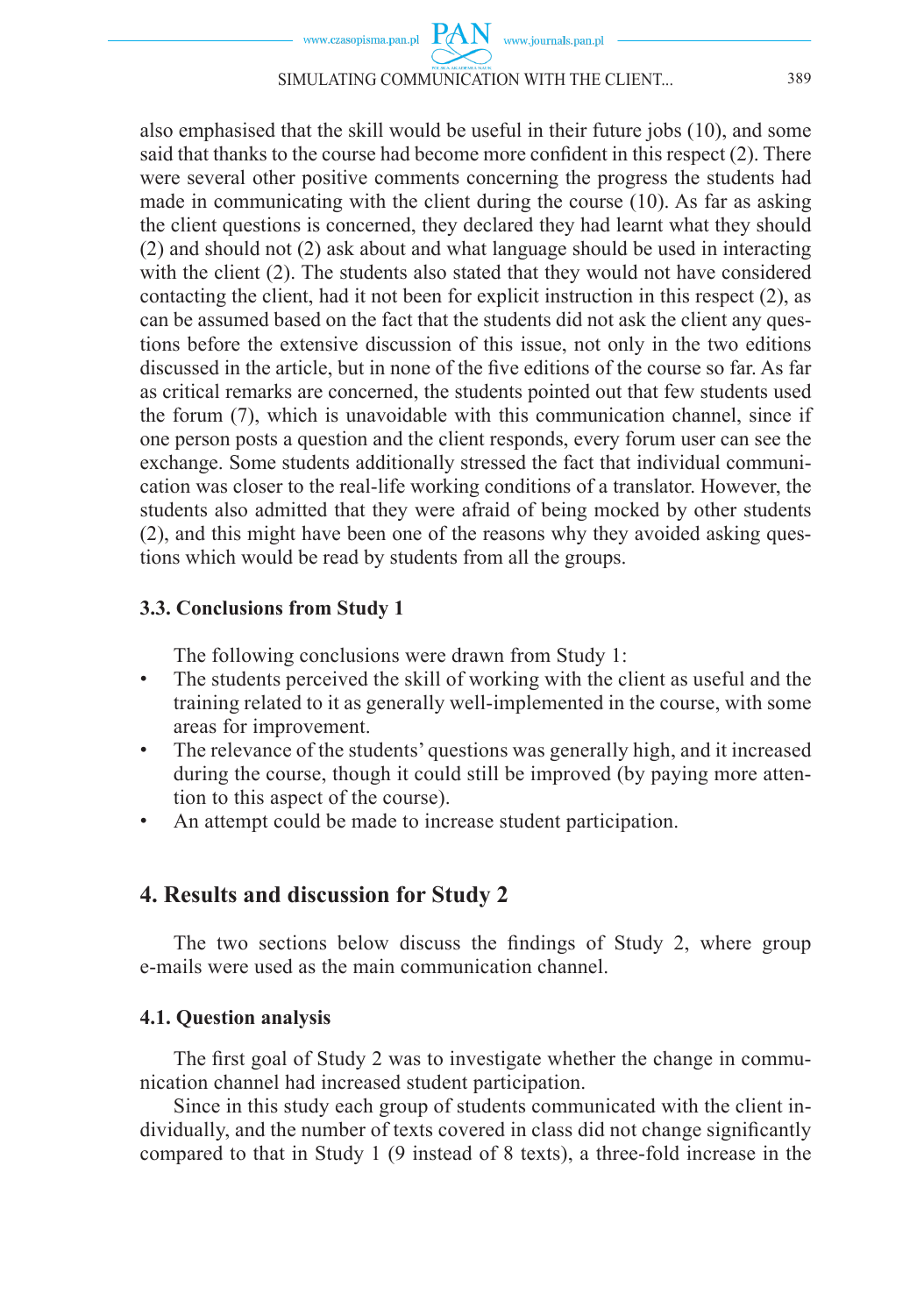

number of questions asked (9) in Study 1 was expected. However, there was only a very slight increase, as 2 more questions were asked in the second study  $(11$  questions were asked compared to 9 in the first study). What is more, there were some negative consequences of the change in communication channel, due to the fact that – in contrast to the communicating via the forum, which made it possible for all of the students to see the question and the client's response – using group e-mails made the questions and answers available only to a limited number of students. When the instances of an entire group not having access to highly relevant information were examined, it was found that this was never the case in Study 1, excluding Text 1, whereas this happened for as many as 66% of assignments requiring extra information in Study 2. This meant that in the second study, a significant number of students were operating on insufficient information when completing their classroom assignments.

However, as far as individual communication is concerned, the situation was completely different, since the levels of participation were similarly high in both studies, as depicted in Table 2.

| Data                                                                                  | Study 1<br>$(N = 53)$ | Study 2<br>without mock<br>assignment<br>$(N = 39)$ | Study 2<br>including mock<br>assignment<br>$(N = 39)$ |  |
|---------------------------------------------------------------------------------------|-----------------------|-----------------------------------------------------|-------------------------------------------------------|--|
| Percentage of students who<br>asked questions                                         | 63%                   | 62%                                                 | 74%                                                   |  |
| Number of items of<br>information enquired about                                      | 65 items              | 55 items                                            | 73 items                                              |  |
| Number of items of<br>information enquired about per<br>student (who asked questions) | 1.9 items             | 2.3 items                                           | 2.5 items                                             |  |

Table 2. Comparison of the results for questions asked in individual assignments in Studies 1 and 2 (\*questions were advisable but not necessary)

The level of student participation in the final assignment was almost identical to that in the first study, which could indicate that when grades were at stake, the students were better motivated to communicate with the client. The mock assignment also helped involve a greater number of students: thanks to introducing this assignment the percentage of students who asked questions increased to 74%. It is worth mentioning, however, that in the case of this assignment, asking questions was advisable but not absolutely crucial.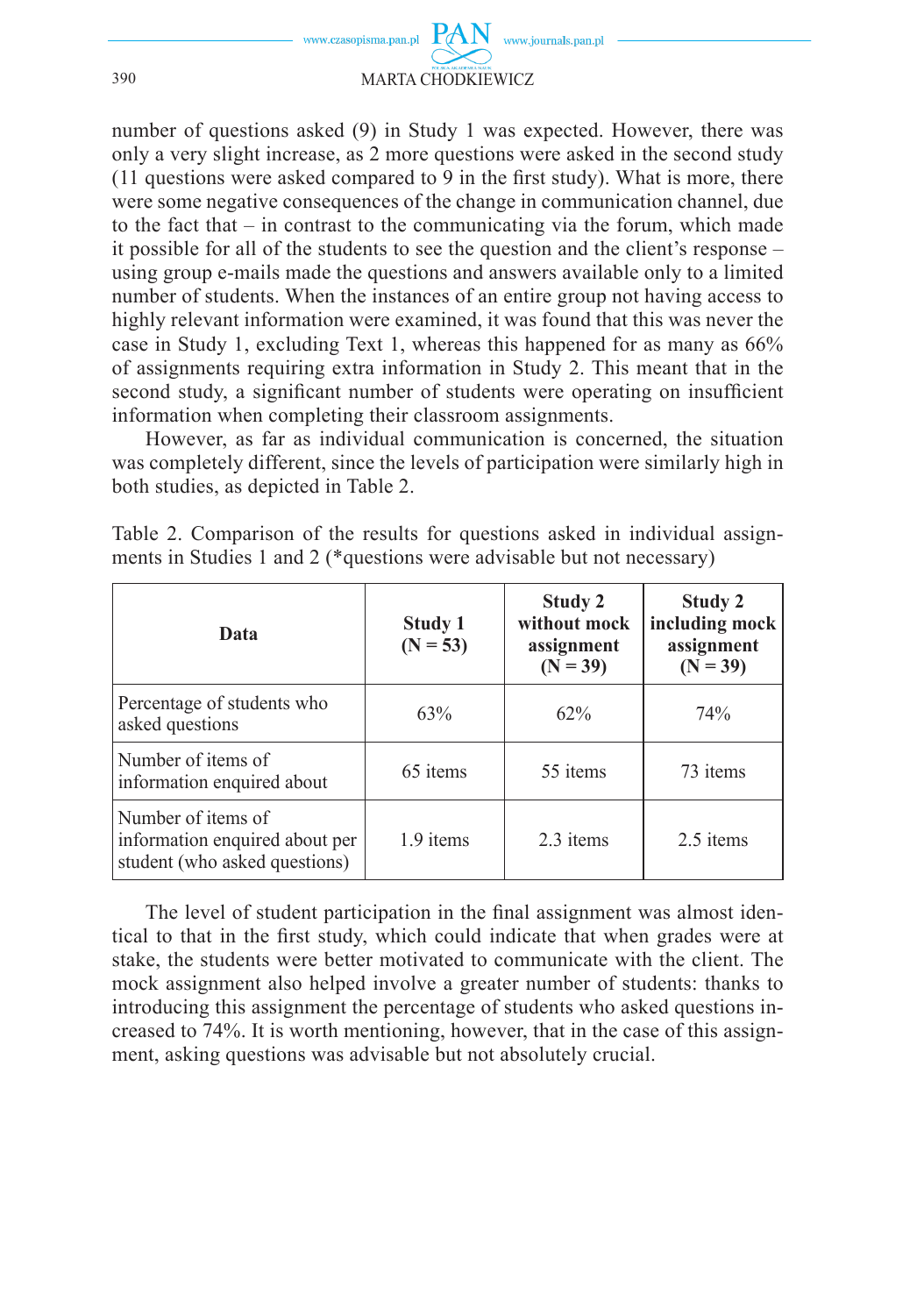#### **4.2. Survey results**

The second aim of Study 2 was to examine the students' perception of practising working with the client, with the changes in communication channels having been introduced. The results of the survey which was completed by 36 respondents are shown in Table 3.

Table 3. Survey results for working with the client in Study 2 (usefulness in future job:  $1 = not useful at all, 5 = extremely useful; effectiveness of implementation:$  $1 =$  implemented very ineffectively,  $5 =$  implemented very effectively)

| Aspect of the course                                                    | <b>Usefulness</b><br>in future job |           |    | <b>Effectiveness</b><br>of implementation |           |    |
|-------------------------------------------------------------------------|------------------------------------|-----------|----|-------------------------------------------|-----------|----|
|                                                                         | Mean                               | <b>SD</b> | N  | Mean                                      | <b>SD</b> |    |
| Practising working with client<br>(in general)                          | 4.5                                | 0.61      | 36 | 4 2 8                                     | 0.77      | 36 |
| Using group e-mail accounts                                             | 4.25                               | 0.77      | 36 | 4.14                                      | 0.8       | 36 |
| Using individual e-mail accounts<br>(in both final and mock assignment) | 4.75                               | 0.44      | 36 | 4.42                                      | 0.73      | 36 |

In the second study, the mean ratings for the usefulness of the skill and the effectiveness of implementing the training in this respect were very similar to those in Study 1 for the aspect of working with the client considered as a whole (4.5 in S2 vs. 4.57 in S1 for usefulness and 4.28 in both studies for effectiveness of implementation) and for individual communication (4.75 in S2 vs. 4.69 in S1 for usefulness and 4.42 in S2 vs. 4.46 in S1 for effectiveness of implementation). However, group e-mails received slightly lower ratings than the discussion forum for their usefulness in professional translation (4.25 vs. 4.44, respectively).

Several positive comments were made, and some were very similar to the ones reported for Study 1. These included comments saying that the skill would be useful in the students' future jobs and was important in translators' work (10). The students also declared that it had had an impact on their translations (6) and made the tasks authentic (3). However, the respondents also mentioned some issues and areas for improvement. They suggested than even more time should be devoted to issue of working with client (3), for example to writing a sample e-mail. Some students also voiced their preference for individual communication  $(2)$ .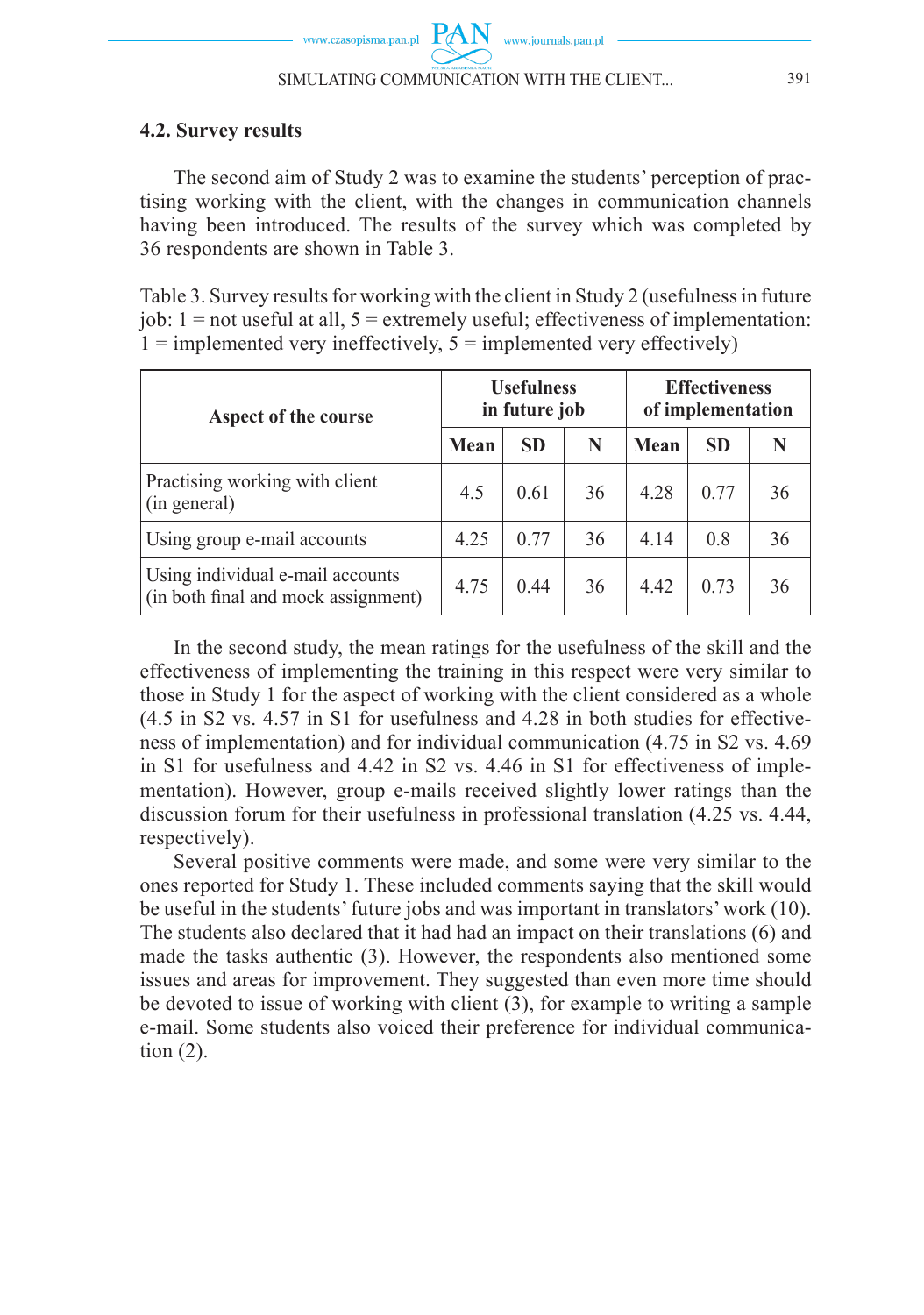

### **4.3. Conclusions from Study 2**

The following conclusions were drawn based on the results of Study 2 and their comparison with Study 1.

- The students again perceived practising working with the client as useful and generally well-implemented in the course, with some areas for improvement.
- Replacing the discussion forum with group e-mails for in-class assignments did not increase student participation, was perceived as less helpful by the students, and resulted in them having less highly relevant information when translating the texts. Considering this and the fact that it additionally created problems for the teacher, who had to deal with e-mails sometimes being sent from personal e-mail accounts instead of group e-mails, the discussion forum seems to be a better communication channel for classroom assignments.
- The students remained motivated to communicate with the teacher individually, and the mock assignment helped involve more students.
- Even more attention could be paid to this aspect of the course: there could be more discussion, and the guidelines developed by the teacher could be used by the students as a checklist.

## **5. Concluding remarks**

Recent models of translation competence, particularly the one by the EMT group (2009), underscore the importance of being able to communicate with the client. The information gained as a result of such communication makes it possible for translators to deliver high-quality texts which fulfil the intended function and are adapted to the needs of target text receivers and the client's (commissioner's) requirements. The possibility to communicate with the client was far from obvious for the students: in neither edition of the course so far have the students contacted the client to ask for information before this issue was dealt with extensively in the classroom, despite the fact that certain extra-textual information was necessary for them to translate the source text successfully.

The questions the students asked were to stem from their "knowledge about translation" and "strategic" sub-competences, which the course was to develop, and thus were sometimes necessary in order to for the students to implement a functional approach towards translation, as mentioned above. Discussions concerning the questions which had been asked provided an opportunity for the teacher not only to discuss their relevance and help the students improve this element of their translation competence. What is even more important is that it was possible to discuss the source of these implausible questions, as the fact that the students asked about irrelevant information signalled a problem with the way they had approached the translation task: it meant they had prob-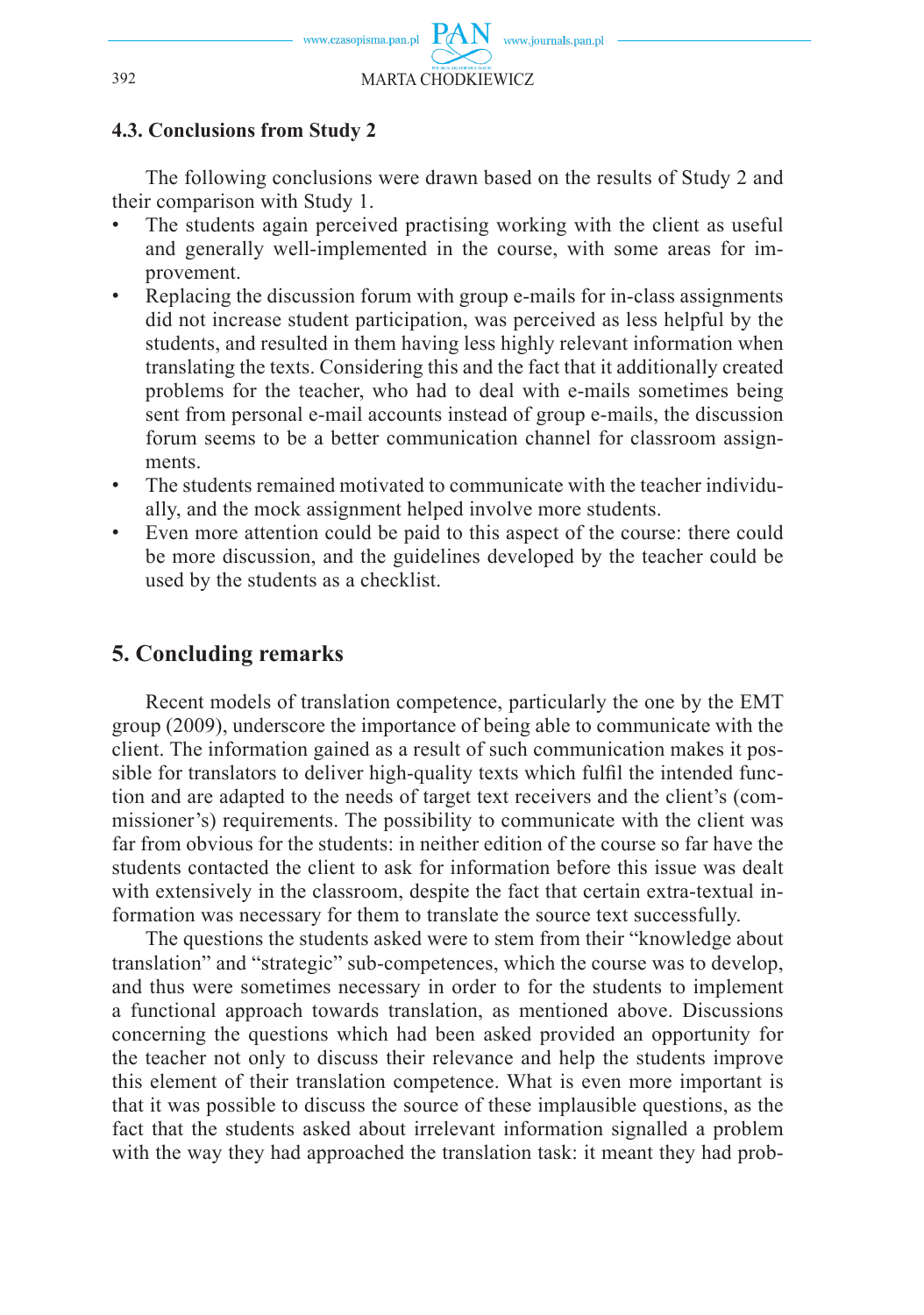#### SIMULATING COMMUNICATION WITH THE CLIENT... 393

lems determining the factors which they should take into account when devising a global strategy and making local translation decisions. Thus various elements of the students' translation competence could be developed thanks to making it necessary to ask questions and to having the discussions that followed. Another aspect of communicating with the client which was discussed was using appropriate language, in particular avoiding using terms from translation theories which may be difficult to understand for the client.

The studies that were conducted as part of the non-specialised translation course whose results are presented in this article showed that the students generally appreciated being able to practise working with the client. The discussion forum was found to be the most effective and convenient channel of communication for classroom assignments, whereas individual communication used in the final and mock assignments increased student involvement and helped simulate a real-life situation. On the whole, the students responded well to the training in this respect, as the relevance of the questions they asked improved throughout the course, although more effort could be made to optimise the education process regarding this aspect of the course.

## **References**

- Alves, F., and J.L. Gonçalves 2007. Modelling translator's competence: Relevance and expertise under scrutiny. In Y. Gambier, M. Shlesinger and R. Stolze (eds.), *Translation studies: Doubts and directions*, 41-55. Amsterdam and Philadelphia, John Benjamins.
- Bernardini, S. 2004. The theory behind the practice. Translator training or translator education? In K. Malmkjær (ed.), *Translation in undergraduate degree programmes*, 17-29. Amsterdam and Philadelphia: Benjamins.
- Chodkiewicz, M. 2014a. Addressing the challenges of designing a general translation course for undergraduate students. In M. Piotrowska and S. Tyupa (eds.), *Intralinea, special issue*, *challenges in translation pedagogy*. Available at: http://www. intralinea.org/specials/article/the\_challenges\_of\_designing\_a\_general\_translation course for undergraduates.
- Chodkiewicz, M. 2014b. Student perceptions of the usefulness and effectiveness of a basic course in translation simulating working with a client: The results of a survey. In K. Uzule (ed.), *Multidimensional translation: from science to art*, 220-230. Riga: Baltic International Academy.
- EMT (expert group). 2009. Competences for professional translators, experts in multilingual and multimedia communication. Available at: http://ec.europa.eu/ dgs/translation/programmes/emt/key\_documents/emt\_competences\_translators\_ en.pdf.
- Göpferich, S. 2009. Towards a model of translation competence and its acquisition: The longitudinal study 'TransComp'. In S. Göpferich, A.L. Jakobsen and